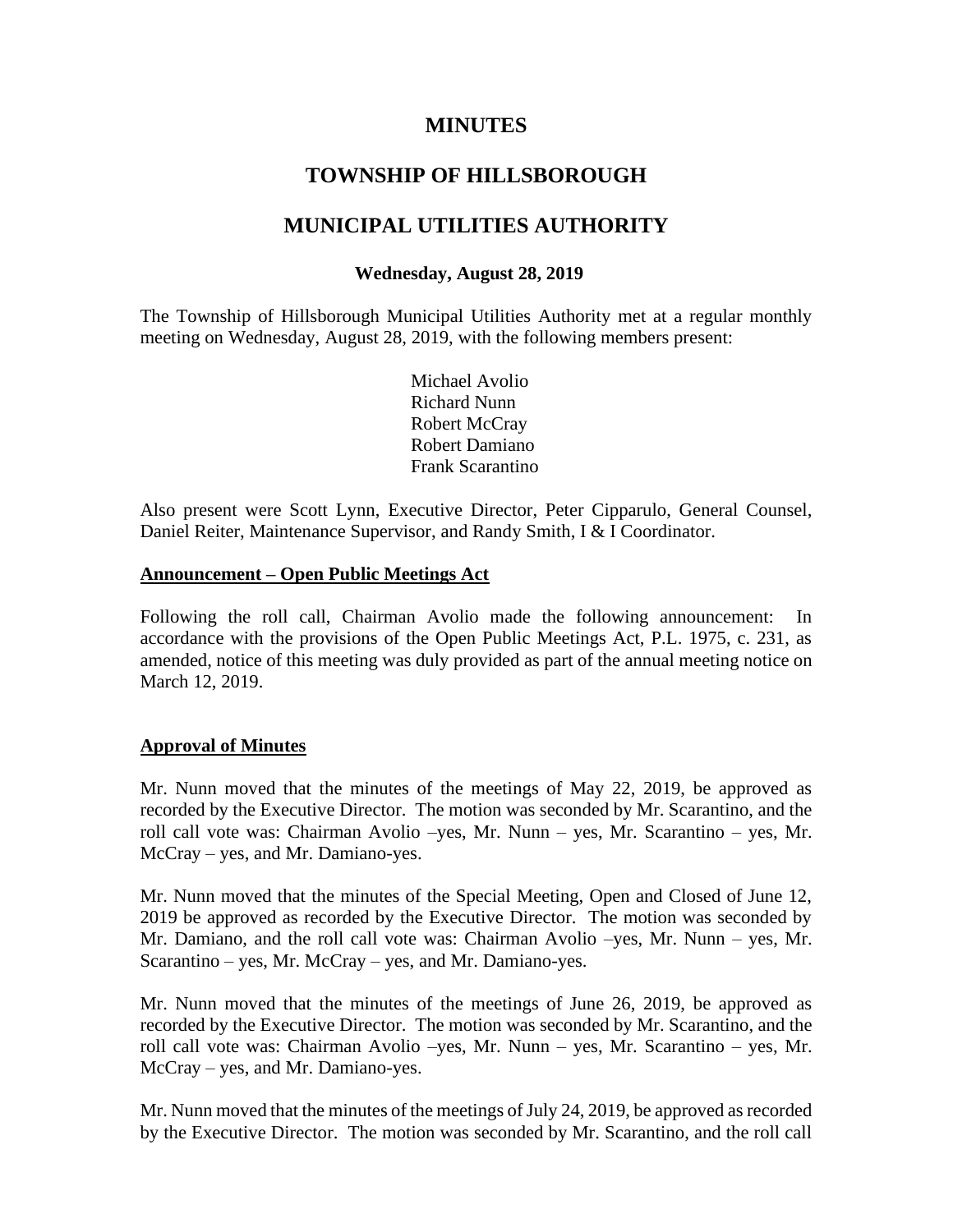Hillsborough MUA Minutes **August 28, 2019** Page 2

vote was: Chairman Avolio –yes, Mr. Nunn – yes, and Mr. Scarantino – yes, Mr. McCray – yes, and Mr. Damiano-yes.

#### **BUSINESS FROM THE FLOOR**

There was no business.

#### **Presentation By Agha S. Hassan, P.E.**

Mr. Lynn started the conversation by introducing Mr. Hasan to the Board members and said the Mr. Hasan was here to give an update on the projects he is working on for the Authority.

Mr. Hasan said that he is actively working on three projects. The three being Route 206, the new design of the Sunnymead Pump Station, and the new force main design.

Mr. Hasan went on the inform the members that he had the Route 206 plans and specifications ready to go out for bid but would defer until the Authority's Attorney had a chance to review the documents.

Mr. Cipparulo and Mr. Hasan said they were working on the documents to finalize them.

Mr. Hasan then went on to inform the members of the progress of the Sunnymead Pump design plans and the progress on the plans thus far. Mr. Hasan described his design criteria and the types of pumps, wet well sizing and apparatus to be designed into the new station. Mr. Hasan described the sizing of the wet well and pumps to be used in the design and the confirmed the capacity of the system as sufficient today and for his design.

Mr. Hasan then went on to describe the third project being the new force main and chamber design. Mr. Hasan described the capacity and warned that if we do not install the third force main, the Authority will not have capacity in the future, years from now should development take place in the unsewered area of the Township as shown on the Somerset County Wastewater Management Plan. Mr. Hasan went on to explain that those area are not in the sewer service area but could be in the future.

After further conversations and questions by the members, Mr. Hasan completed his presentation and update.

#### I and I Update

Mr. Smith was asked to provide an update by Mr. Avolio on his progress and involvement with the I&I Program.

Mr. Smith described the accomplishments he has performed thus far such as clearing of easements, obtaining information and quotes of items he needs for the I & I Program, performing repairs on leaks and working on his long-term planning for the I&I Program. Mr. Smith went on to explain the budget planning he was working on and would provide Mr. Lynn with those amounts to include in the 2020 yearly budget.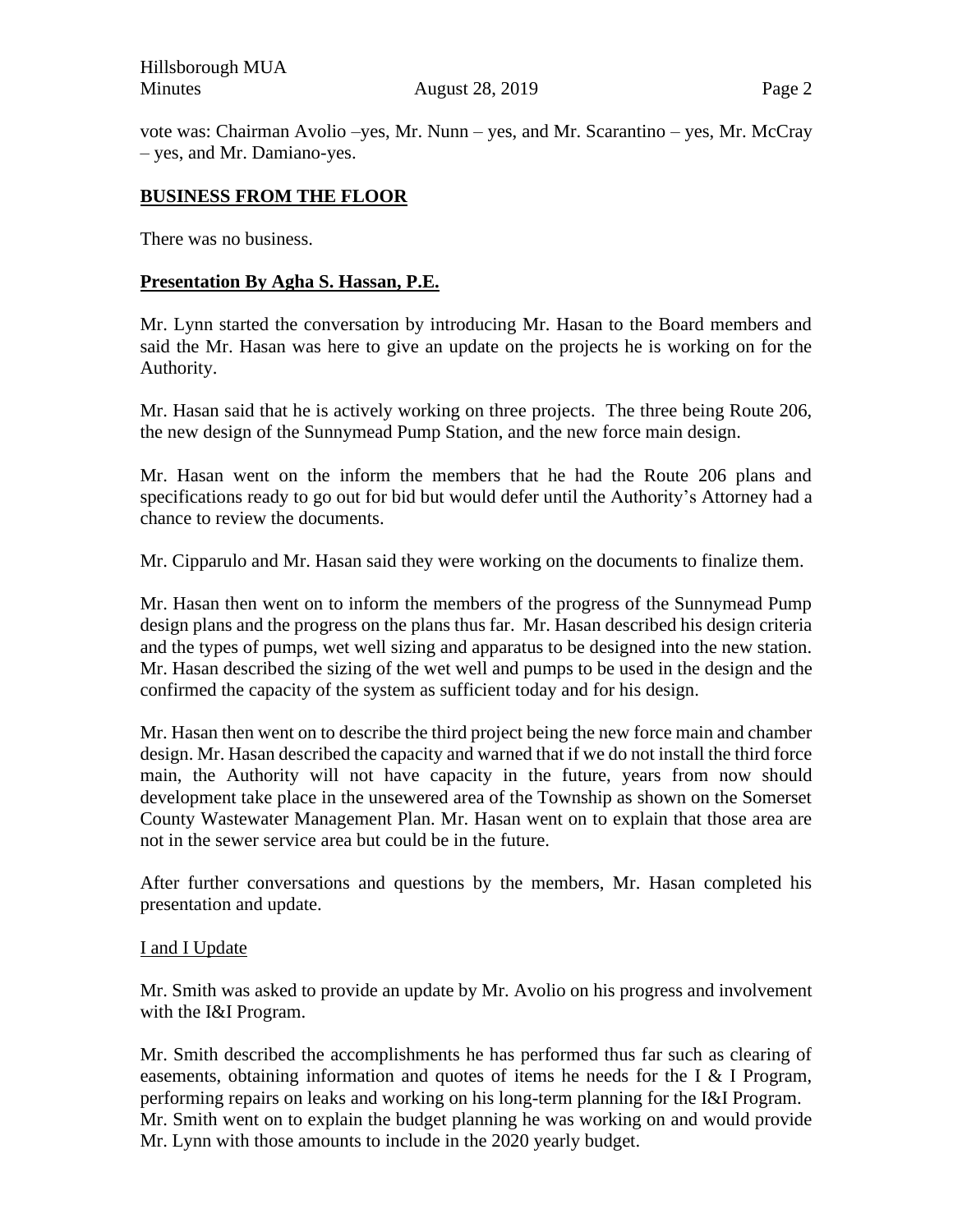Mr. Smith also explained the staff requirements he would like to have. Mr. Reiter said that Randy is correct and we need to starting interviewing and hiring employees to come in and both learn and hire experienced persons as several of our employees are eligible now, or will be soon, for retirement.

After further discussions, Mr. Avolio mentioned he had spoken with Peggy Gallo from the AEA and she was willing to come to our next meeting to discuss the opportunities the AEA can offer with finding employees, helping with our I  $&$  I program and financial resources available. The members welcome her and her input.

# **MATTERS FOR CONSIDERATION**

## **Resolution – Increase Amount of Previously Approved to Grout Manholes I-I.**

Mr. Lynn reported, based upon a recommendation from Mr. Smith, he suggested increasing the manhole grout amount previously approved at the June 26, 2019 meeting from \$15,000.00 to \$39,000.00. This recommendation is based upon the discovery of approximately 22 manholes that need be grouted at this time.

After further discussion,

Mr. Damiano made the following resolution and moved that it be adopted:

WHEREAS Mr. Lynn reports that as part of the I & I program, Mr. Smith has located and identified more manholes since the June 26, 2019 meeting that are in need of grouting;

WHEREAS, two companies were brought in for quotes and the lowest estimate was from the company Swerp, the cost being to repair the manholes is not to exceed \$39,000;

WHEREAS, the maximum amount to spend on the identified manholes is \$39,000.00;

WHEREAS, the need for manholes to be grouted was identified, and

The motion was seconded by Mr. McCray. The roll call vote was: Chairman Avolio – yes, Mr. Nunn – yes, and Mr. Scarantino – yes, Mr. McCray – yes, and Mr. Damiano-yes.

## **Resolution – Approval of a Sanitary Sewer Connection for Village Point - Hillsborough Center, Block 200.10, Lots 5.01 and 5.02**

WHEREAS, an application has been received from 3 Ronson, LLC for a proposed sanitary sewer connection to an existing 8" to service a (1) building, containing a total of 44 apartment units, being 18 one (1) bedroom, 24 two (2) bedroom, and 2 three (3) bedroom apartments,; and

WHEREAS, plans for said site plan as prepared by Van Cleef Engineering Associates., dated March 12, 2019 and consisting of fifteen (15) sheets, have been reviewed;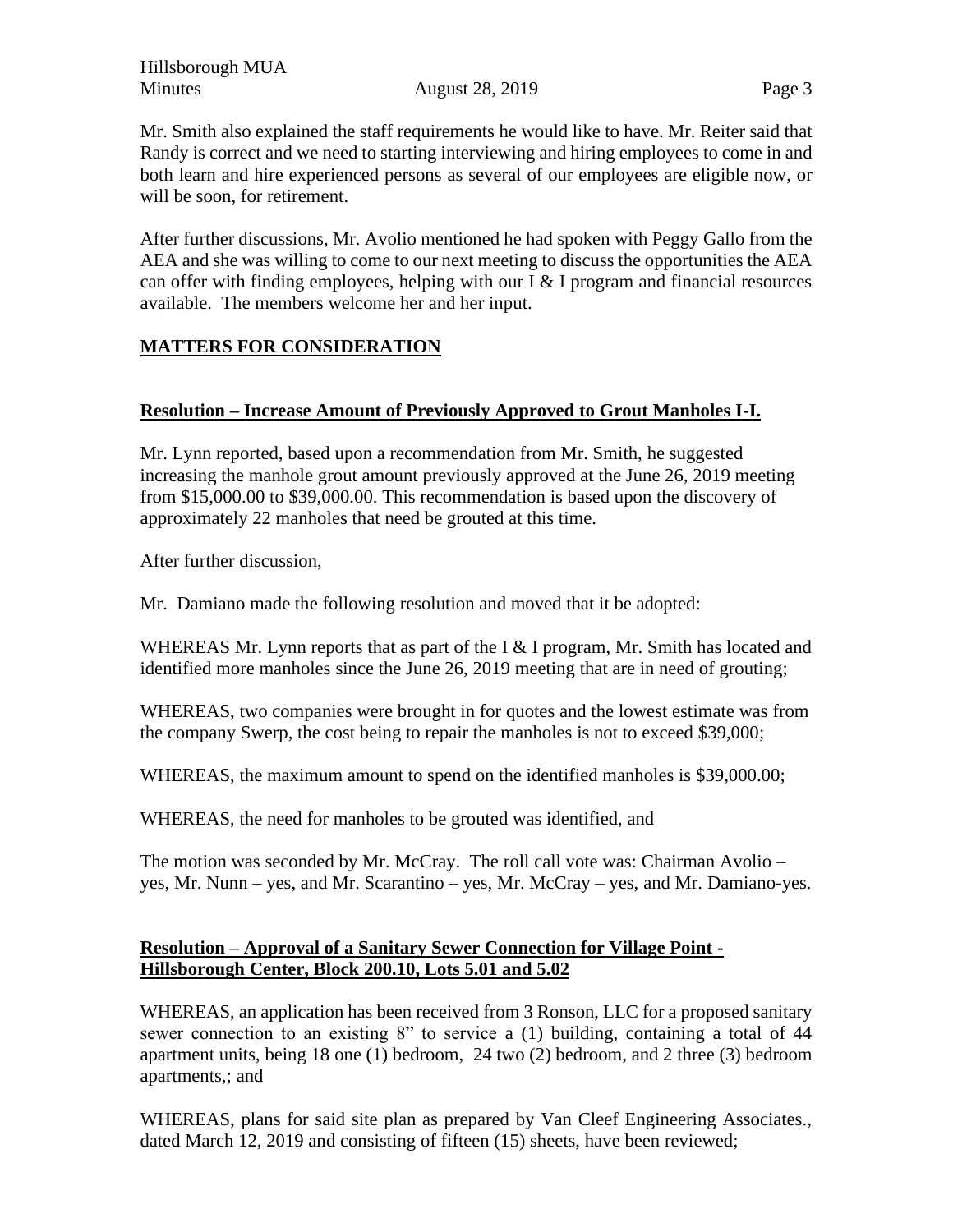NOW, THEREFORE, BE IT RESOLVED, said plans be approved subject to the following conditions:

- 1. Approval of the Somerset Raritan Valley Sewerage Authority and the New Jersey Department of Environmental Protection. The Authority specifications, signed and sealed by Jerome A. Harris, P.E., shall be included in the treatment works approval application.
- 2. As-built plans of the sanitary sewers constructed shall be prepared by the developer's engineer. Two (2) sets shall be provided to the Authority in reproducible form on mylar.
- 3. Performance Bond and inspection fees in the amounts established by the Authority shall be provided to the Township of Hillsborough Municipal Utilities Authority for the proposed sewerage facilities prior to construction.
- 4. A Maintenance Bond in the amount and form required by the Township of Hillsborough Municipal Utilities Authority shall be provided to the Authority for a period of up to two (2) years from the date of release of the performance bond.
- 5. Conveyance of all applicable sanitary sewer easements to the Township of Hillsborough Municipal Utilities Authority, as may be applicable.
- 6. All on-site sanitary sewer mains, laterals and connections shall be the responsibly of the owner.
- 7. Approval shall remain in effect for a period of two (2) years, at which time if construction of the facilities has not been initiated, re- approval will be required.

BE IT FURTHER RESOLVED, that plans be forwarded to the Somerset Raritan Valley Sewerage Authority and the N.J. Department of Environmental Protection for approval and the Executive Director be authorized to execute applications required in connection with said submittal.

INTRODUCED BY: Mr. Damiano

The motion and resolution were seconded by Mr. McCray, and the roll call vote was: Chairman Avolio – yes, Mr. Nunn – yes, Mr. McCray – yes, Mr. Damiano – yes, and Mr. Scarantino – yes.

## **Claims List Approval**

Mr. Nunn introduced the following resolution and moved that it be adopted:

BE IT RESOLVED that the following claims lists dated August 28, 2019 be approved and the Treasurer be authorized to issue checks in payment of said claims.

| <b>Operating Fund</b>    | - | \$981,890.30 |
|--------------------------|---|--------------|
| General Fund             | - | \$144,054.16 |
| <b>Construction Fund</b> |   | \$3,283.00   |

The motion and resolution were seconded by Mr. Damiano, and the roll call vote was: Chairman Avolio – yes, Mr. Nunn - yes Mr. Scarantino – yes, Mr. McCray – yes, and Mr. Damiano – yes.